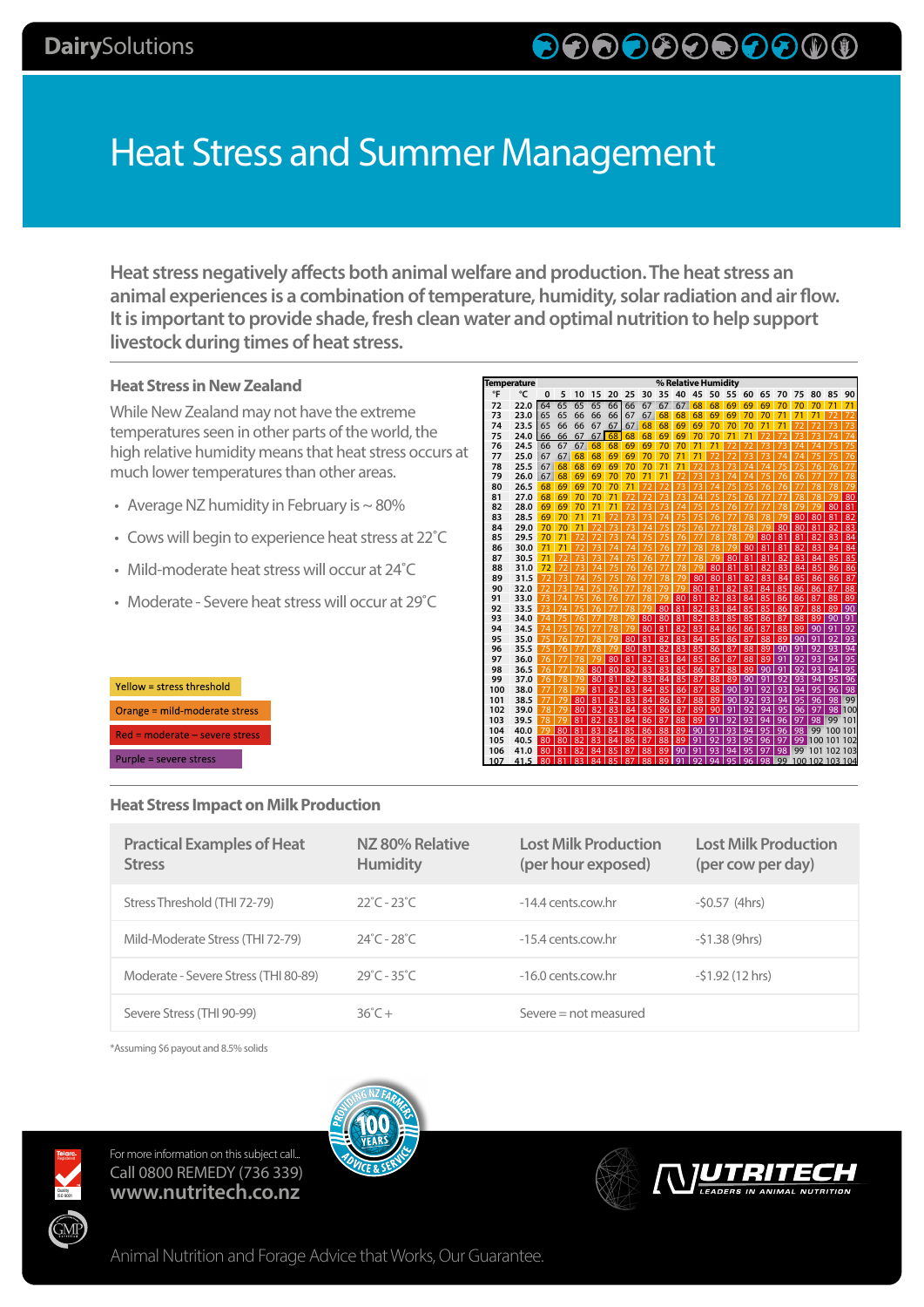# Heat Stress and Summer Management

#### **Heat Stress Increases Risk of Rumen Acidosis**

Cows under heat stress will typically avoid fibrous feeds to reduce internal heat generation in the rumen.

This puts them at risk of rumen acidosis under heat stress conditions, even if only a small amount of carbohydrates are fed (e.g. turnips, grain, tapioca, fodder beet, maize silage).

Levucell® SC significantly reduces time with rumen <pH 5.6 in both heat stress and non heat stress conditions.

A study conducted at the University of Florida showed a significant reduction in the number of cows at risk of rumen acidosis when feeding Levucell®SC under heat stress conditions. This was published in the Journal of Animal Science (Vol 88) and Journal of Dairy Science (Vol 93).









For more information on this subject call... Call 0800 REMEDY (736 339) **www.nutritech.co.nz**

Quality<br>ISO 9001

ŚМ





Animal Nutrition and Forage Advice that Works, Our Guarantee.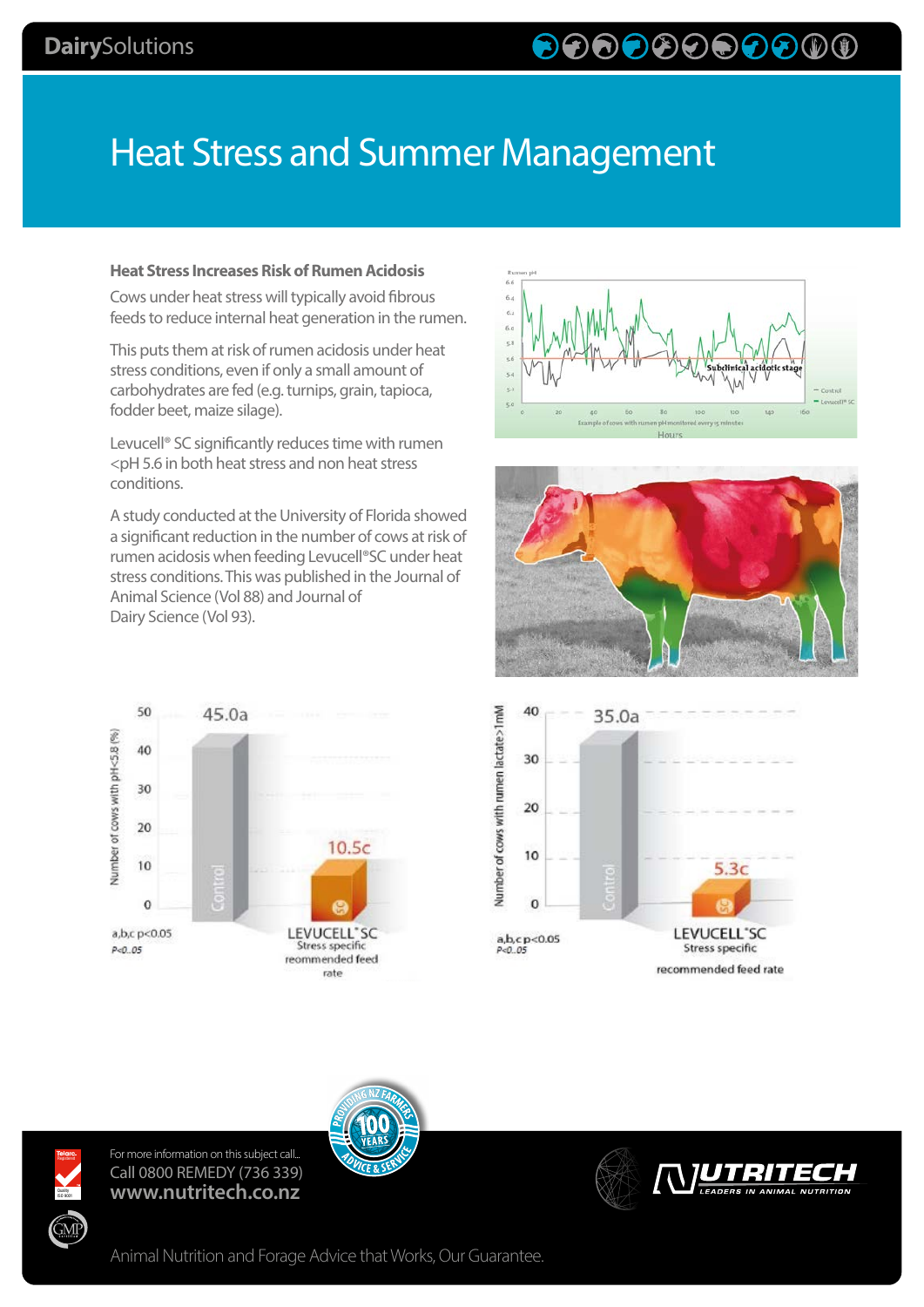# Heat Stress and Summer Management

### **Feed Conversion Efficiency**

Improved feed conversion efficiency with Levucell® SC also occurs under heat stress conditions

- If Levucell®SC is fed at 2g under heat stress conditions the return on investment (ROI) is **7.1:1**
- Standard Levucell®SC ROI is **6.5:1** under non heat stress conditions
- Responses on grazing trials have been as high as 110g milk/kgDMI **14.4:1**

ROI assumptions: 8.5% solids and \$6/kgMS payout

10 billion CFU in NZ is a standard 1g dose rate

20 billion CFU is a double dose rate in NZ recommended under heat stress conditions.

**Summary of Levucell®SC heat stress trials**

## +7%\* of feed efficiency +120g/kg DMI p<0.05



University of Florida, Journal of Animal Science (Vol 88) and Journal of Dairy Science (Vol 93)

| <b>Trial reference</b>                                 | <b>Animals</b>           | <b>Environment</b>                  | <b>Effect of S. c. I-1077on</b><br>feed efficiency | Effect of $S, c$ . I-<br>1077 on rumen pH | <b>Other indicator</b>                          |
|--------------------------------------------------------|--------------------------|-------------------------------------|----------------------------------------------------|-------------------------------------------|-------------------------------------------------|
| <b>University of Florida</b><br>(Marsola et al., 2010) | 60 dairy<br><b>COWS</b>  | Severe heat<br>stress               | $+7%$                                              | Lower % of cows<br>with rumen $pH < 5.8$  |                                                 |
| New York State (2004)                                  | 300 dairy<br><b>COWS</b> |                                     | $+9%$                                              |                                           |                                                 |
| <b>Bologna University</b><br>(Fustini et al., 2013)    | 40 dairy<br><b>COWS</b>  | Mild to-<br>moderate heat<br>stress | $+6.5%$                                            | Improved                                  | Improved fiber<br>degradation and<br>rumination |
| <b>University of Teheran</b><br>(2013)                 | 36 dairy<br><b>COWS</b>  | Sever heat stress                   | $+8.5%$                                            | Increased                                 | Improved manure<br>consistency                  |

Table 1: Summary of University trials with live yeast Saccharomyces cerevisiae CNCM I-1077 under heat stress conditions





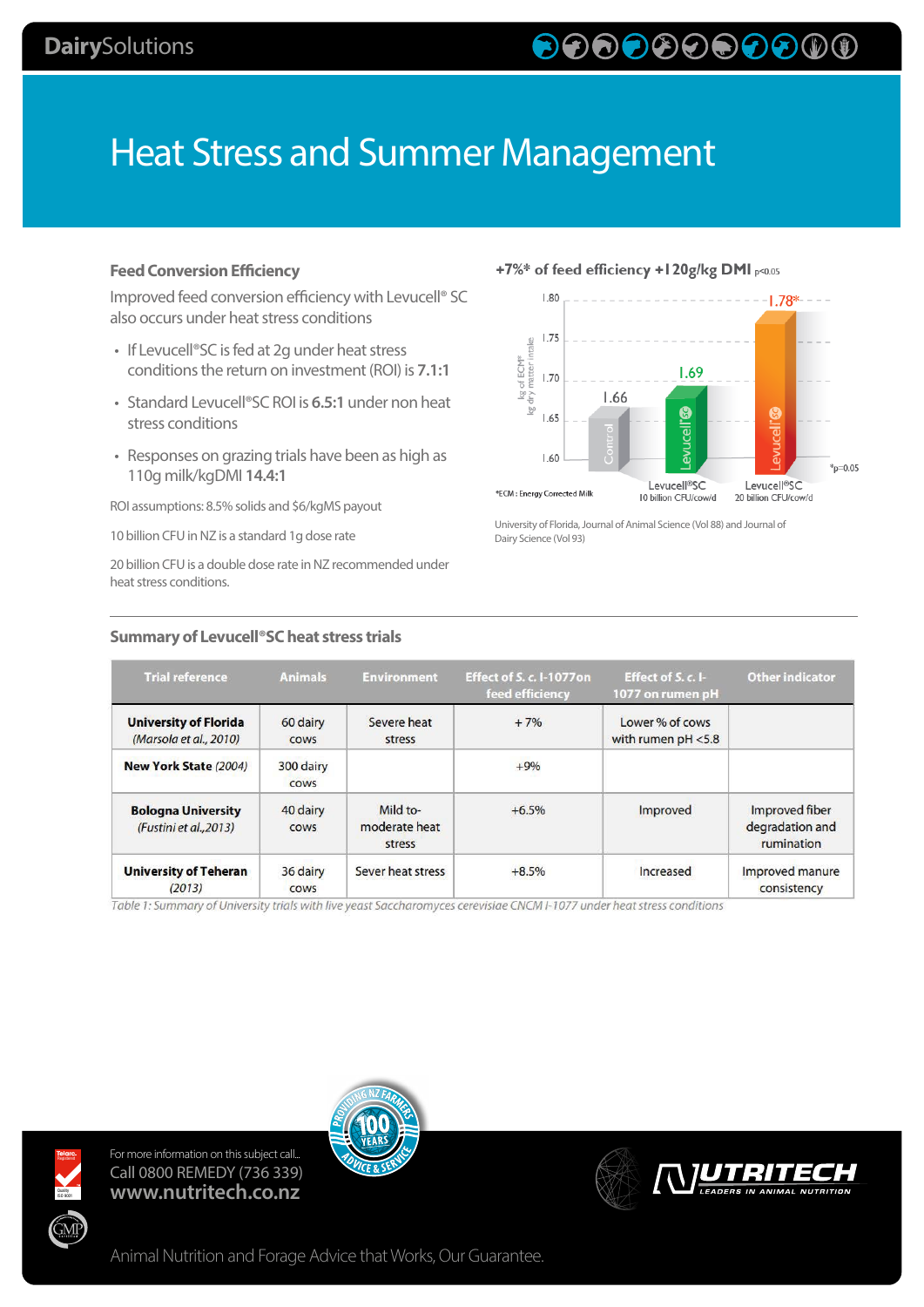# 

# Heat Stress and Summer Management

## **LevucellSC® or Sodium Bicarbonate for rumen acidosis?**

Both improve rumen pH, however Levucell ® SC significantly reduces time below pH 5.8

Use both if required, however Levucell ® SC is a more economical and effective long term tool to help prevent SARA



### **RESULTS**

| Rumen pH               | Levucell <sup>®</sup> SC 1077 | Sodium<br><b>Bicarbonate</b> |
|------------------------|-------------------------------|------------------------------|
| Mean Daily pH          | 6.22                          | $6.03***$                    |
| Time pH <5.8 (minutes) | 141                           | $378***$                     |

150g sodium bicarbonate = 20 cents per cow per day

1g Levucell®  $SC = 7$  cents per cow per day

### **Fibre Digestibility – important for summer grazing**



**\*\*Oba & Allen 1999,** *J Dairy Sci* **82:589–596. Guedes** *et al***., CECAV Portugal, 2008.** *Anim Feed Sci Technol* **145:27-40, Guedes** *et al***., CECAV Portugal, 2010. Proceeding from Wageningen Symposium, Netherlands pp 25-30, Gomez M.J.** *et al,* **CECAV Portugal, Congresso de Zootechnica 2015. Chaucheyras-Durand F.** *et al***., INRA France, 2010,** *J Dairy ScJ. Anim. Sci.* **88 (S2)***/J. Dairy Sci.* **93 (S1) : 145, Walker and Cintora, BRI, Canada 2010, Ding G.** *et al,* **China Agricultural University, China, 2014** *J. Anim. Sci. and Biotech.* **5 :24, Souza D.O. Lallemand Internal report, University of São Paulo, Brazil, 2015, Souza D.O., University of São Paulo, Brazil, 2018,** 

*Anim Feed Sci Technol* **236:149-158**

Quality<br>ISO 9001